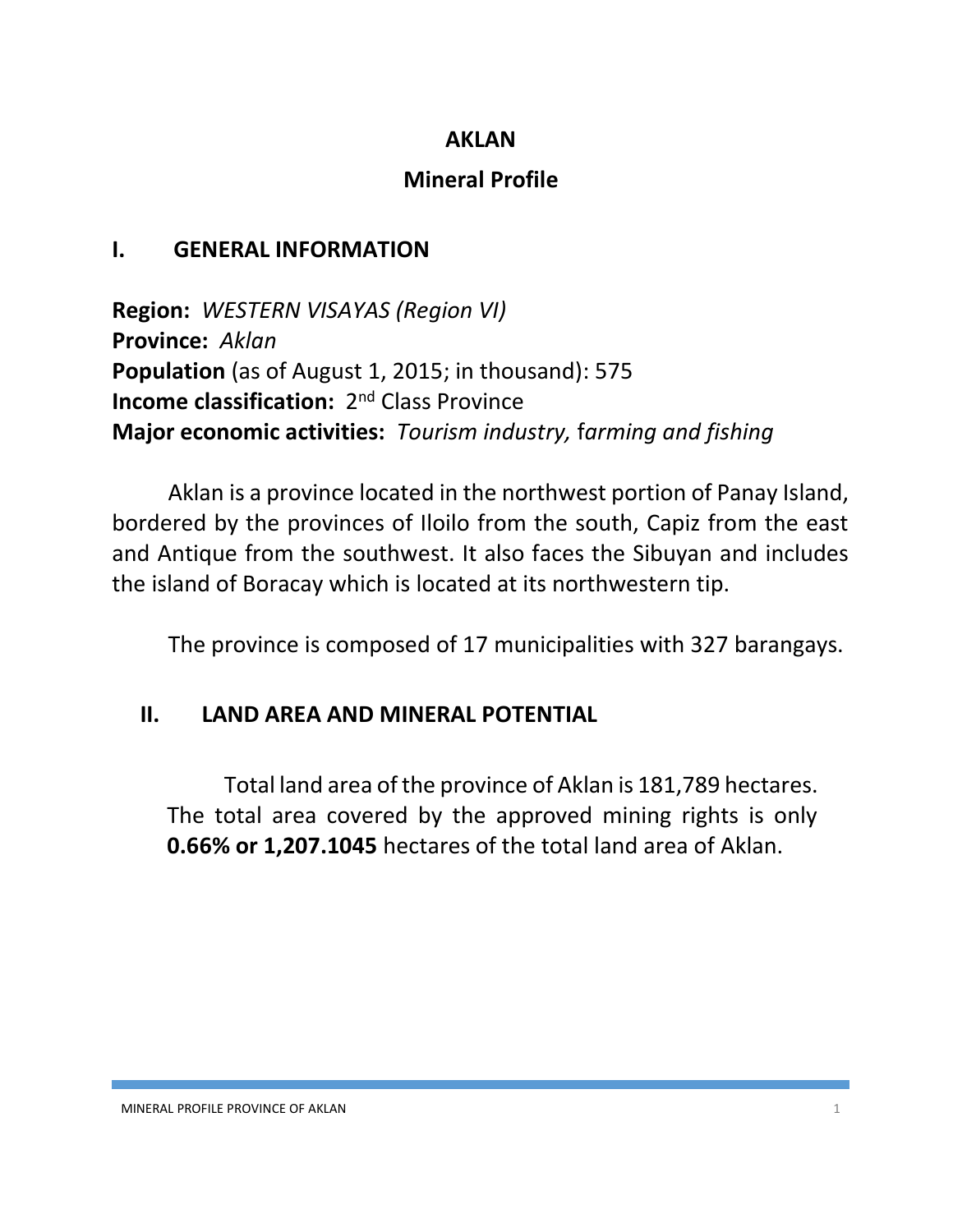

# **Number of Mining Rights Issued by National Government in Aklan**

| <b>TYPE OF MINING RIGHT</b>                            | <b>NUMBER</b> | <b>AREA</b>     |
|--------------------------------------------------------|---------------|-----------------|
| <b>Mineral Production Sharing</b><br>Agreements (MPSA) | 1             | 1,162.687 has.  |
| Industrial Sand and Gravel<br>Permit (ISAGP)           |               | has.            |
| <b>Commercial Sand and Gravel</b><br>(CSAG) Permit     | 50            | 44.4175 has.    |
| <b>TOTAL</b>                                           | 51            | 1,207.1045 has. |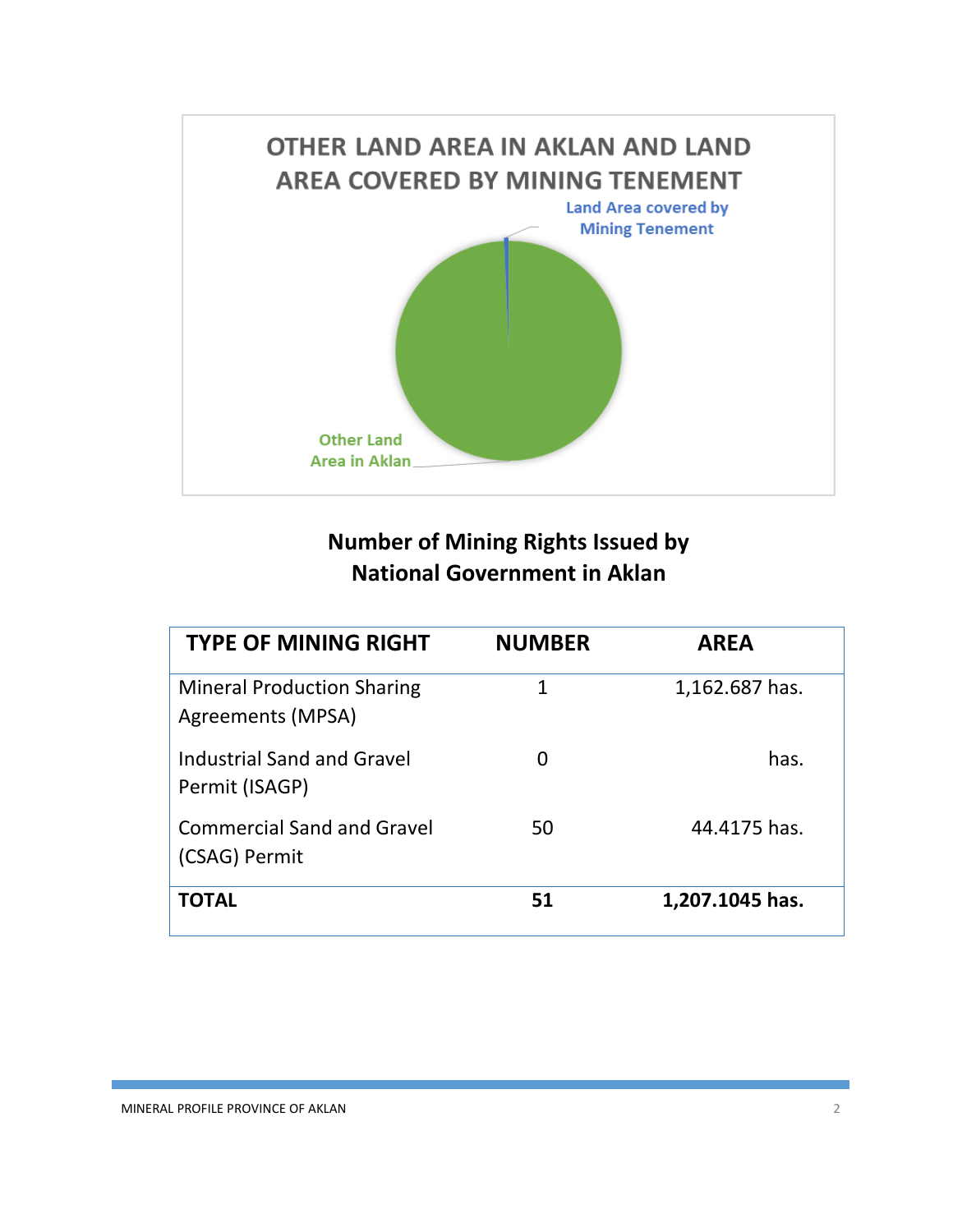#### **III. MINERAL RESOURCES DEVELOPMENT PROJECTS**

There is only one mining company but is still under exploration stage. Most of the permits registered are for sand and gravel collections.

|                                                            | <b>Mining Projects/Operators/Permit</b><br><b>Holder</b>                                                                                                                                                                                                                                                                                                                                                                              |
|------------------------------------------------------------|---------------------------------------------------------------------------------------------------------------------------------------------------------------------------------------------------------------------------------------------------------------------------------------------------------------------------------------------------------------------------------------------------------------------------------------|
| Limestone                                                  | <b>Far East Cement Corporation</b>                                                                                                                                                                                                                                                                                                                                                                                                    |
| <b>Sand and Gravel</b><br>Commercial Sand<br>and<br>Gravel | Alag, Florencio M.<br>Andrada, Allyn A.<br>Aniciete, Romeo<br>Candari, Elenita<br>Candari, Oscar G.<br>Del Rosario, Teresita<br>Dulpa, Janeth<br>Fernandez, Victor<br>Ibit, Evelyn B.<br>Ibit, John Michael B.<br>Inolino, Jency I.<br>Inolino, John Patrick C.<br>Manikan, Doralyn<br>Mationg, Ronnie R.<br>Maquirang, Victor Steve M.<br>Lito John J. Montero<br>Nalangan, Mary Paz A.<br>Nalangan, Miguel V.<br>Oducado, Rowena P. |
|                                                            | Randoy, Marlon                                                                                                                                                                                                                                                                                                                                                                                                                        |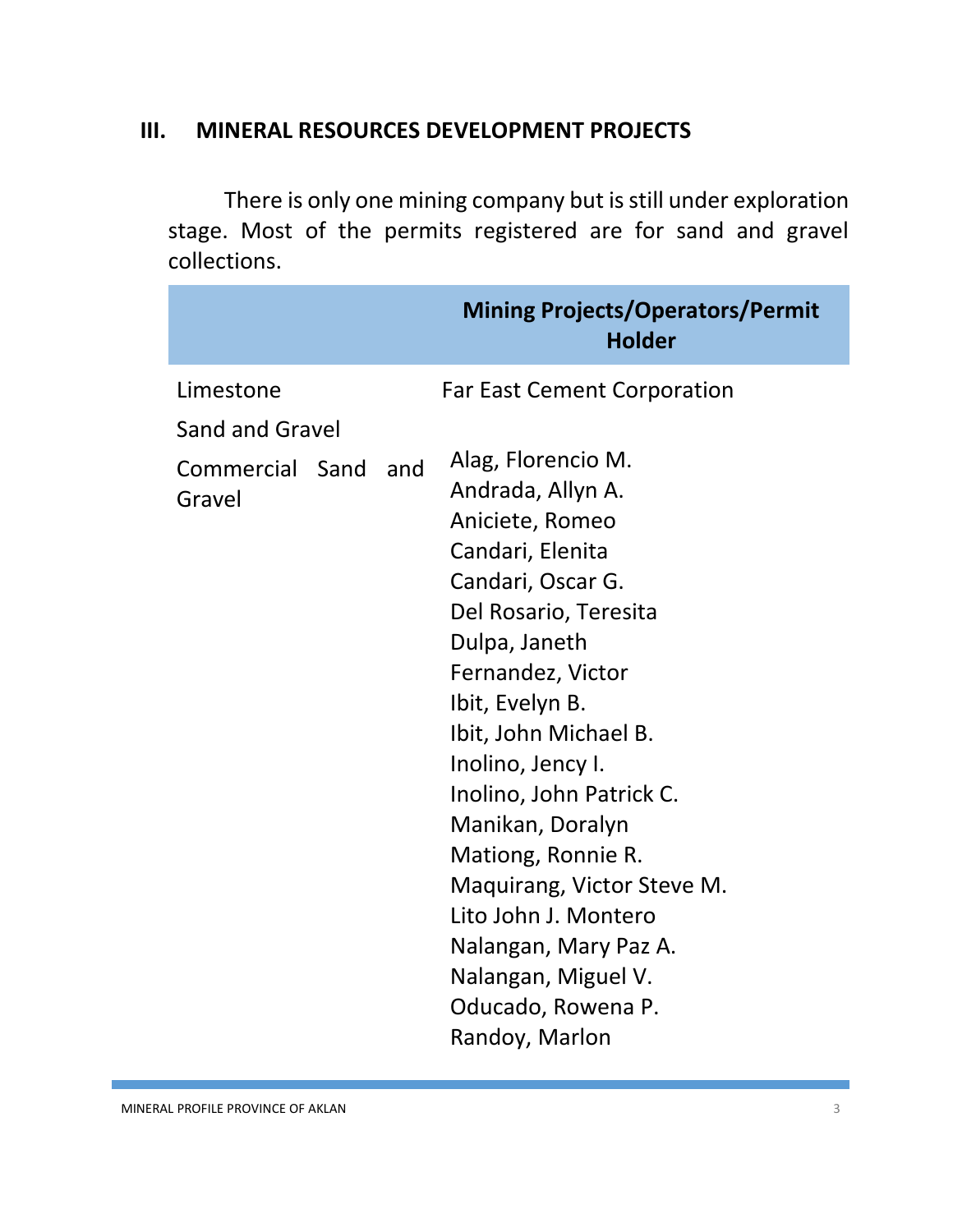Reunir, Eugene Sazon, Reva Grace F. Sevilla, Percival J. Toriaga, Sandy Valencia, Jonathan Valenzuela, Ralph T. Villanueva, Alma B. Zapata, John Randy P. Zeque, Mary Rose Z. Zeque, Romualdo S. Zeque, Rosemarie Z. 79 Cornerstone Const. Dev't Corp. John Mikko R. Alag Teodoro Neron, Jr. Leah Q. Ramirez Diane S. Manikan Nestor Victor G. Rodriguez Leodith Sallador Jose Lounel G. Alonzo Salvador, Jerome R. Clifford Construction Corp. Pilante, Norlyn A. Ibardolasa, Joseph Navarosa, Manilyn Gepty, Ariel Yeban, Edgardo Powell A. Del Rosario Annabelle Gaspar Rookienani P. Solina Salve R. Idorot